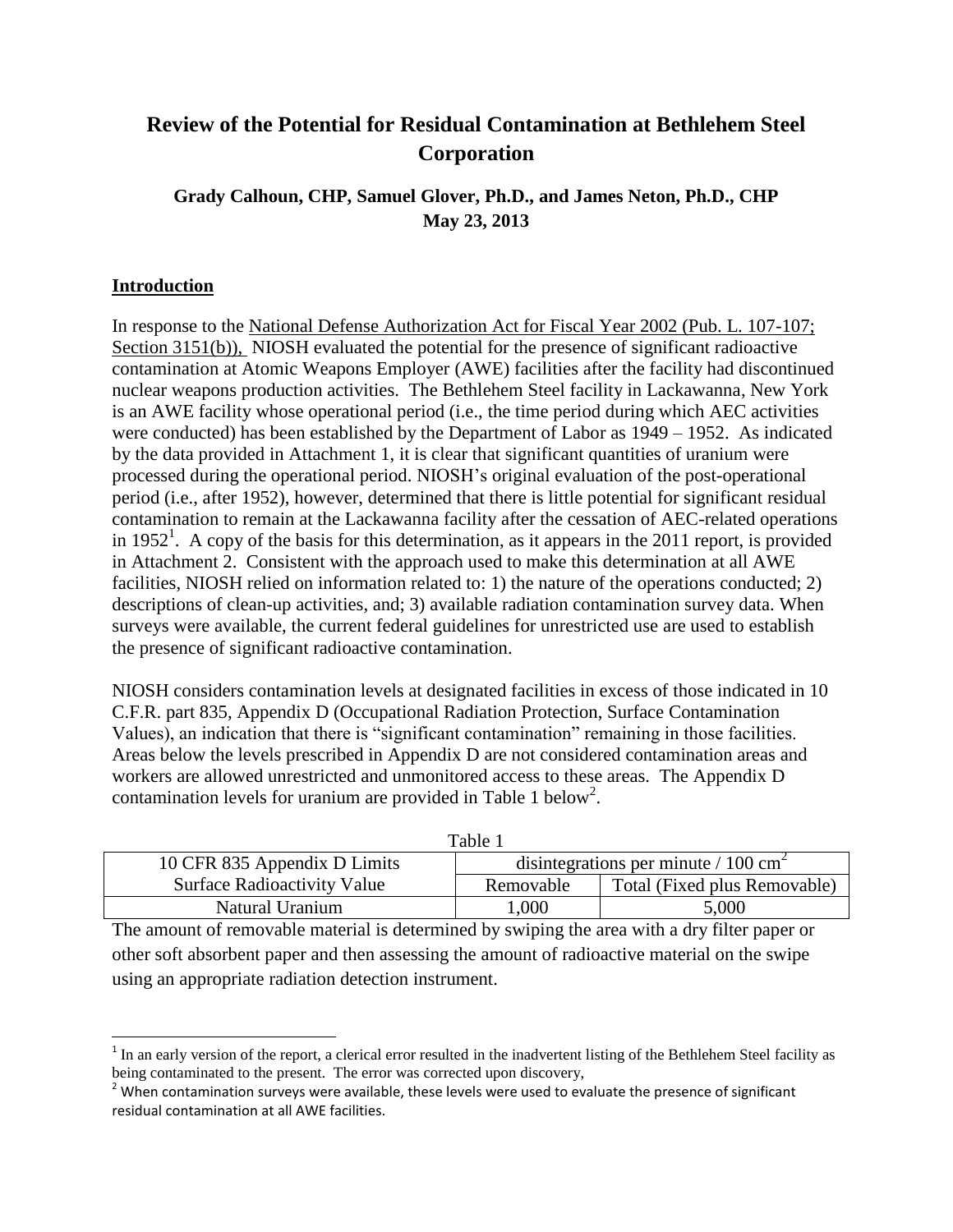Since the original determination by NIOSH, concerns have been raised by claimants, survivors, and other interested parties that the original analysis did not consider the spread of contamination to other areas of the plant, including the sub-basement under the cooling beds and the horizontal structures (e.g., rafters and overhead cranes) above the rolling mill. While NIOSH has access to a set of survey data in around the 10-inch rolling mill, it has been argued that no such survey data exist for the areas beneath and above the mill. Because steel plants inherently produce large quantities of dust, many workers believe that it would not have been possible to adequately clean up the uranium that might have been dispersed throughout the plant.

Given the concerns raised by stakeholders, NIOSH has undertaken a reanalysis of its original determination. This reanalysis expanded on the original determination by reconsidering the information that was previously used, as well as any additional information that was obtained thereafter. To this end, NIOSH has reviewed: 1) all AEC and DOE documentation related to Bethlehem Steel that has been obtained to date; 2) the written statements describing conditions in the plant that were provided by seventy-five Bethlehem Steel workers and/or survivors; and, 3) the comments obtained from participants at a town hall meeting held August 13, 2012 in Hamburg, New York.

### **Review of Affidavits Received by NIOSH**

Over the past year, NIOSH received a number of affidavits from former workers and survivors of workers at Bethlehem Steel. Of the 75 affidavits received, 62 were from former workers and 13 were from spouses. The dates of employment for these workers varied considerably with more than 80% of the affiants having started employment after the covered period (i.e., after 1952). Each of the affidavits received by NIOSH was reviewed for information that might be used to evaluate the potential levels of residual contamination at Bethlehem Steel.

Twelve affidavits indicated dates of employment during the current covered period (i.e., 1949- 1952). Each of these was reviewed to determine if they contained any information that might discern the extent of uranium cleanup at the 10 inch bar mill area during this period. The following statements, taken directly from the affidavits, provide some indication of nature of cleanup activities at the plant:

- *Laborers swept the floors in the work area, or one of the scarfers blew the dust and dirt into the bed of our work.*
- *I worked as a laborer in the bar mill area sweeping up with a broom and dust pan. Nothing was done for a proper cleanup until 1976.*
- *I worked during the period of 1949 through 1952…. At no point was there any special cleaning done following the processing of radiated steel at the plant. The only cleaning that was done; (that I am aware of) would have been done by the laborers who worked for the plant. This was part of their daily routine. They used wheelbarrows along with brooms and shovels to clean the area. This did nothing*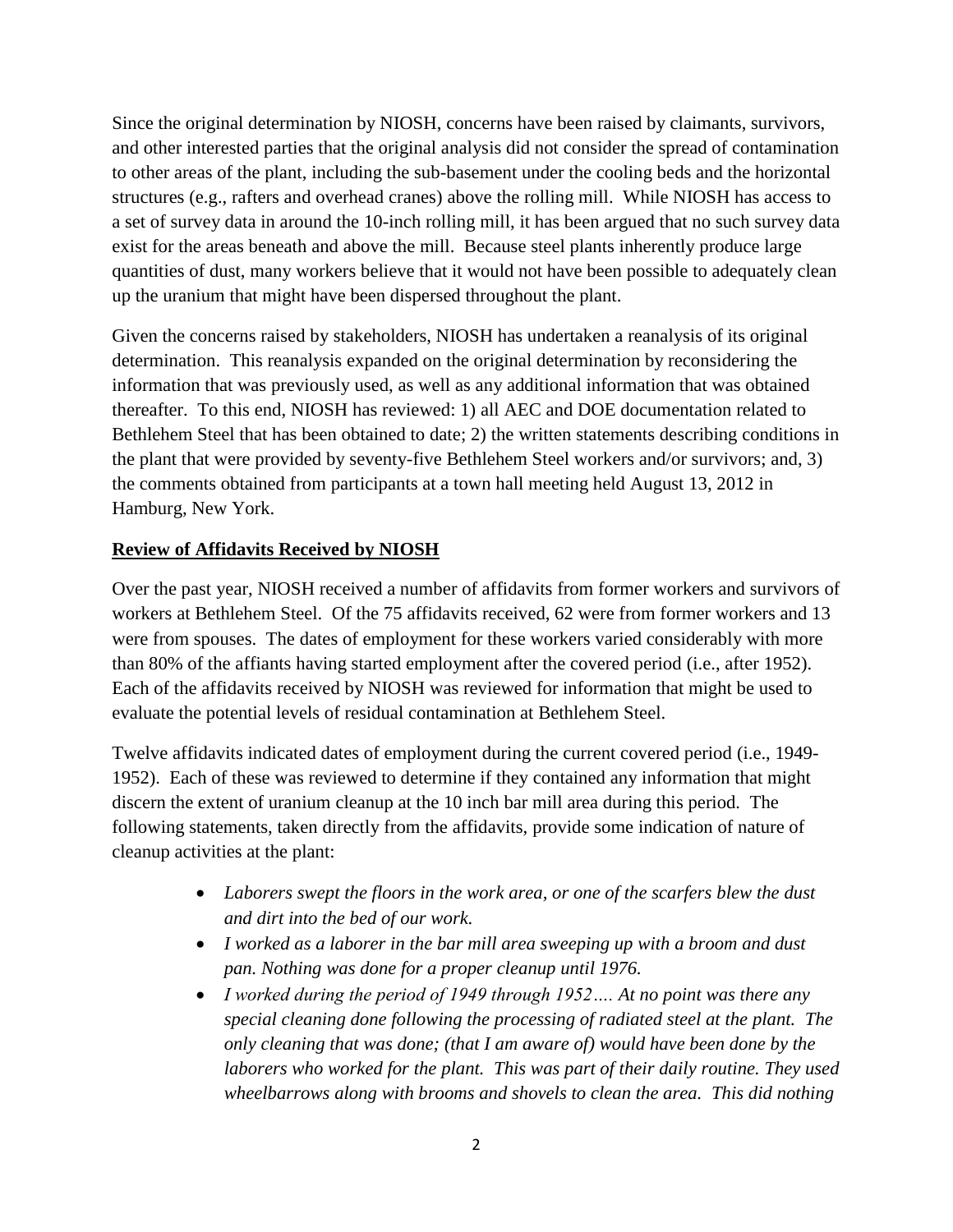*for the steel particles that were airborne and rested in the dust on the rigging and beams for the crane. These areas up above the floor level could not possibly be cleaned. When the crane is moving the beams vibrate causing dust to fall. This spreads the contamination in the plant daily.*

- *For many years I worked in the labor pool, which meant doing all kinds of disposal work. Cleaning slag pits beneath the rolling mills was one of them.*
- *Early in the Spring of 1952, I was a welder at the 10 inch bar mill…On Saturdays I stood by while they rolled uranium bars. When they finished men would vacuum the floors and hot bed. Men would clean up the sub-basement with brooms and shovels.*
- *Any cleanup attempt would have been incomplete without replacing certain equipment e.g. Crucibles, crane rigging, conveyors, etc. To my knowledge this was not replaced.*

From the above excerpts, there appears to be a consistent recollection among workers in the AEC period that some form of cleanup occurred regularly, whether it was part of the normal maintenance practice at the plant or in response to the rolling of uranium. This cleanup of dust in the plant included floor sweeping and routine removal of dust and debris that would accumulate in the subbasement. One worker, who recalls observing uranium rollings, has a specific recollection about workers vacuuming the floors and cleaning up the subbasement with brooms and shovels. While this could have resulted in significant intakes of uranium, the exposures during this period are already covered under the currently defined time period of 1949-1952.

There were six affidavits that described exposures that might have occurred beyond the existing covered period. Although NIOSH has seen nothing in the captured documents that supports additional AEC work beyond 1952, these affidavits have been forwarded to the Department of Labor (DOL) for their consideration. Under EEOICPA, the DOL has the responsibility for defining covered time periods at AWE facilities. For completeness, the other 69 affidavits NIOSH received were also forwarded to DOL.

The remaining affidavits from workers who were employed outside of the covered period contained one or more of the following elements: 1) a belief that the plant was not or could not have been adequately cleaned of all uranium contamination; 2) a brief description of their work history at the plant; 3) a description of medical conditions that they attribute to uranium exposure; and 4) an expression of support for the addition of the residual contamination period.

#### **Review of Comments from the August 2012 Town Hall Meeting in Hamburg, New York**

During the town hall meeting held August 13, 2012 in Hamburg, New York, NIOSH received a number of comments from those in attendance. The two key issues raised by workers were similar to those raised in the affidavits that were received by NIOSH. That is, workers expressed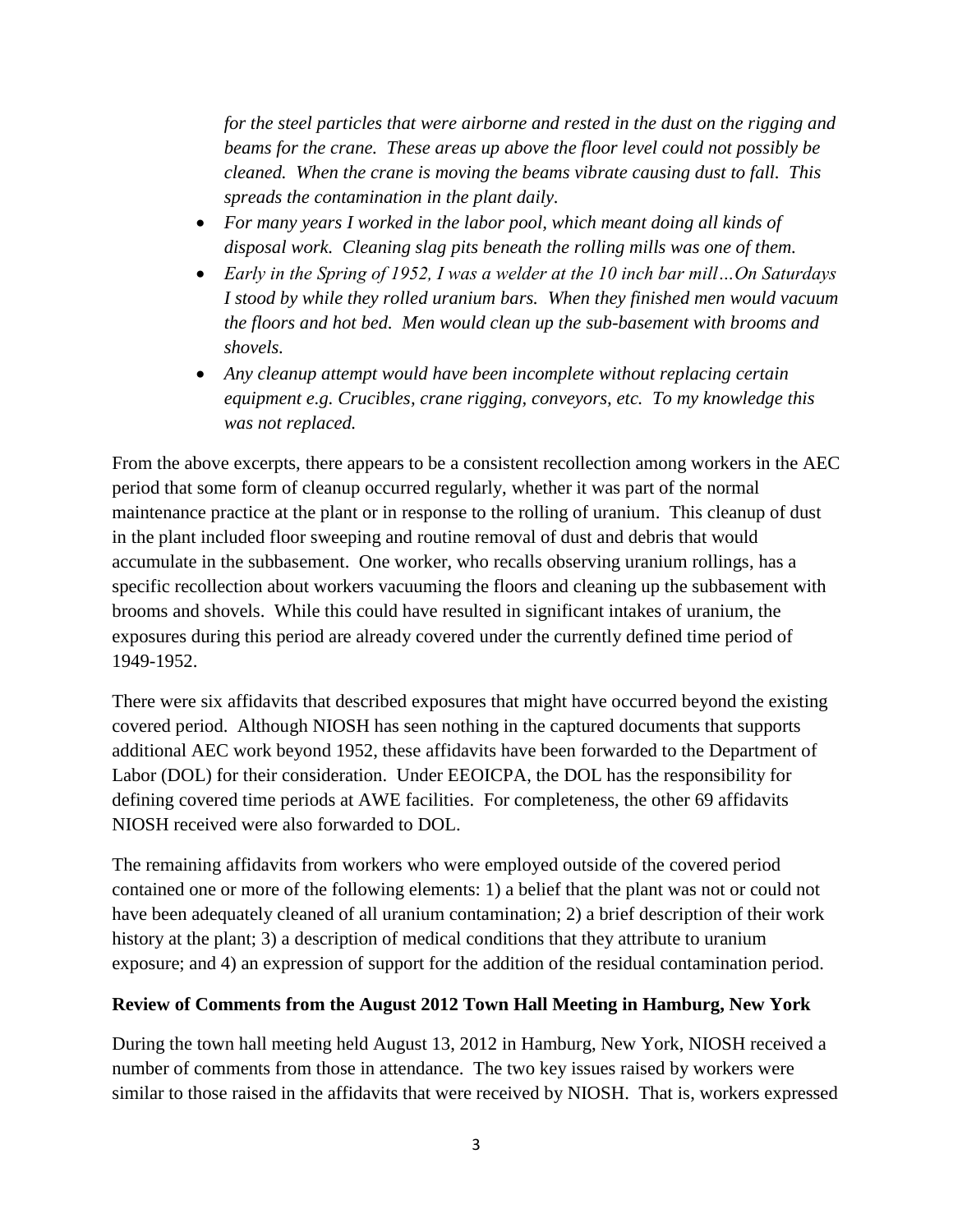concern about: 1) the adequacy of the cleanup of the area under the rolling mill; and 2) the potential for workers to be exposed to settled dust on elevated horizontal surfaces such as cranes and cat walks. Some specific points raised by participants related to these issues are provided below,

- Workers questioned the validity of the 1952 clean up as it was done under the direction of the AEC and likewise the 1976 contamination surveys that were done under the direction of company management were questioned.
- Concern was expressed that not all machinery that was possibly contaminated was disassembled and cleaned and, therefore, could be a source of potential contamination after the 1952 clean up.
- There are eye witness accounts of "dust clouds" that came off of the cranes when they were moved.
- The methods that were used for cleanup and measurement in 1952 were not as developed as current methods and, therefore, call into question the effectiveness of the clean.
- There were concerns about contamination of the cat walks, roof area, and on top of the crane.
- A number of comments suggested that the current site be sampled for residual contamination.

Regarding the validity of the contamination surveys, it appears to NIOSH that industry-standard techniques were employed by the AEC contractor, the Bethlehem Steel Environmental Staff, and in the subsequent survey by Oak Ridge National Laboratory. In each case, the surveys detected no significant levels of residual contamination. It is important to note that the original surveys taken in 1952 followed protocols that were developed by the AEC's Health and Safety Laboratory, which has a reputation in the scientific community for developing and implementing scientifically-sound workplace monitoring techniques.

The remaining issues related to contamination in the subbasement and in nearby structures (e.g., overhead cranes) are specifically evaluated and addressed in the subsequent sections of this review.

#### **Review of Documented Clean-up/Contamination Reduction Activities at the Rolling Mill**

In its site research database, NIOSH has collected 396 documents related to the Bethlehem Steel site in Lackawanna, New York. Many of these documents are Atomic Energy Commission (AEC) reports that describe the conditions surrounding the rolling activities conducted during the covered time period. Attachment 3 provides a summary of the reference documents that are related to the clean-up and contamination control activities. These documents provide the basis for the discussion contained in this section.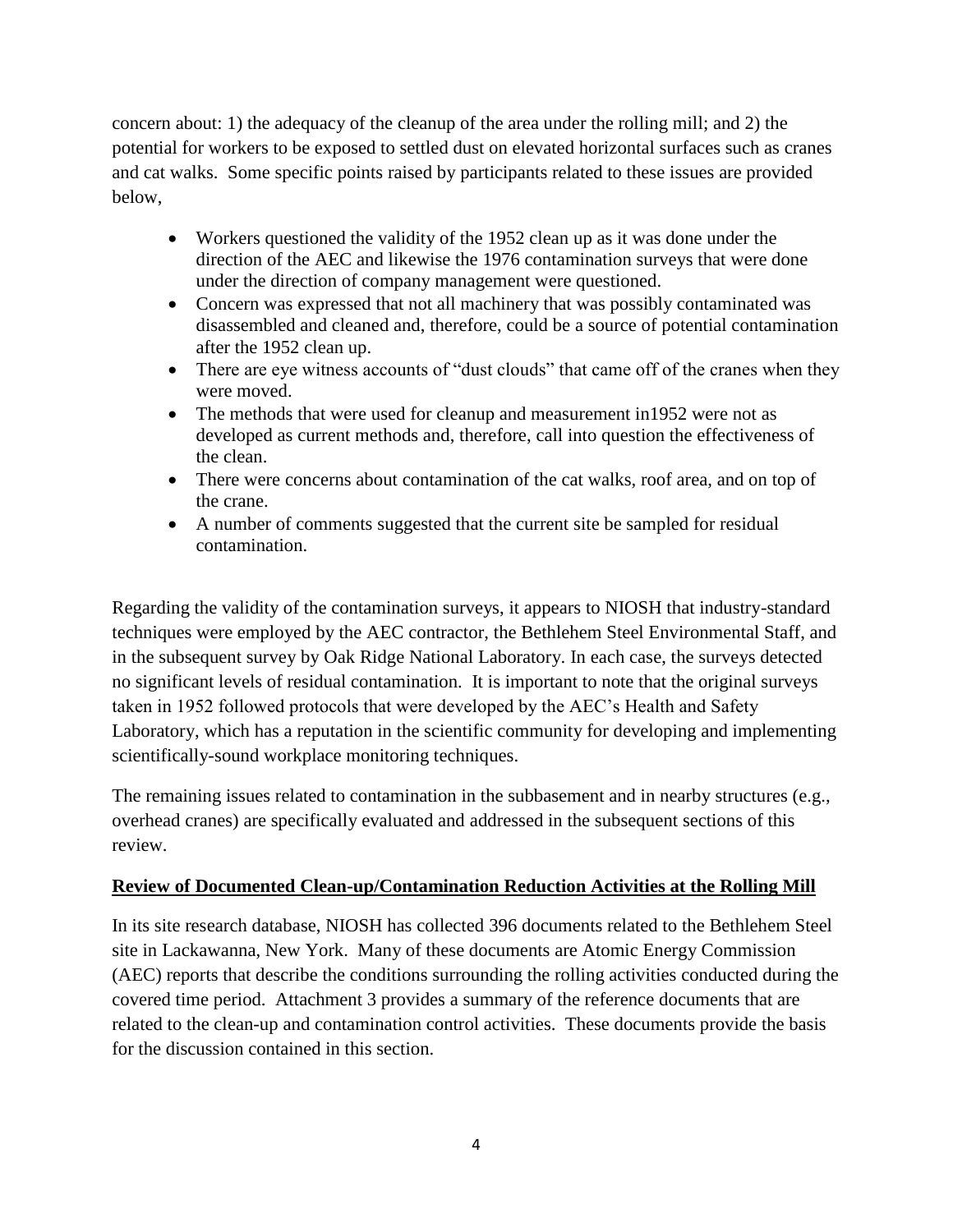The AEC monthly progress reports provide descriptions to indicate that the 10-inch bar mill area was routinely cleaned-up after rolling. Specific reports related to uranium accountability describe that all uranium materials were collected and shipped after the completion of rolling events. Initially, the cleaned-up material was drummed and shipped to Lake Ontario Ordnance Works for storage. There are also reports of other shipments to Vitro Manufacturing and Fernald.

Based on the experience gained from rolling uranium at Simonds Saw and Steel, the AEC implemented a significant contamination control measure at Bethlehem Steel. Unlike the original rollings at Simonds Saw and Steel, which were heated directly by a furnace, the rods at Bethlehem Steel were heat treated in a molten salt bath prior to rolling. As summarized in a 1951 AEC memo, the protective coating on the rods provided by the salt bath greatly reduced the dust levels in the plant.

The AEC documentation also indicates that the level of contamination was an AEC concern during the first "experimental rollings" conducted on April 26 and April 27, 1951. An internal April 24, 1951 AEC memorandum to Merrill Eisenbud states that:

*We would like to have a Health and Safety Division representative to measure atmospheric uranium dust concentration in connection with the salt test on April 26 and to act as the adviser on decontamination on April 27.* 

Although no contamination surveys were located following the April 1951 rollings, NIOSH has located surveys that were conducted after two rolling operations in 1952. A February 1952 report of rolling operations describes a complete survey that was performed. This survey found, "very little" contamination in the mill area. It also found that a "considerable" amount of radioactive scale was found in the shear area, but that nearly all of it was readily removed by wiping. This report recommended, "…that more attention be given to the cleanup following the rolling and that reasonable care be taken to remove all loose contamination." Subsequent surveys of the shear area taken in September of 1952 found no contamination in excess of current free release standards. Additional smears taken of the cooling table, the salt bath, the stands, and the floor all found no detectable contamination above current unrestricted release limits. Table 2 provides the results of the smear samples taken before and after cleanup of the September 14, 1952 rolling. Smear samples Q925 through Q935 were labeled as being taken after "the last rolling before cleanup," while smears Q936 through Q949 were labeled as being taken after the "last rolling after cleanup." A comparison of these results with the contamination limits in Table 1 reveals that all values are below the  $1,000$  dpm/cm<sup>2</sup> limit for removable uranium contamination. From inspection of Table 2 it can be seen that the highest levels of contamination were measured at the shear and the cooling bed. As discussed above, the shear area was known to collect "a considerable amount of scale" so additional attention was taken in the survey and subsequent cleanup of contamination in this area.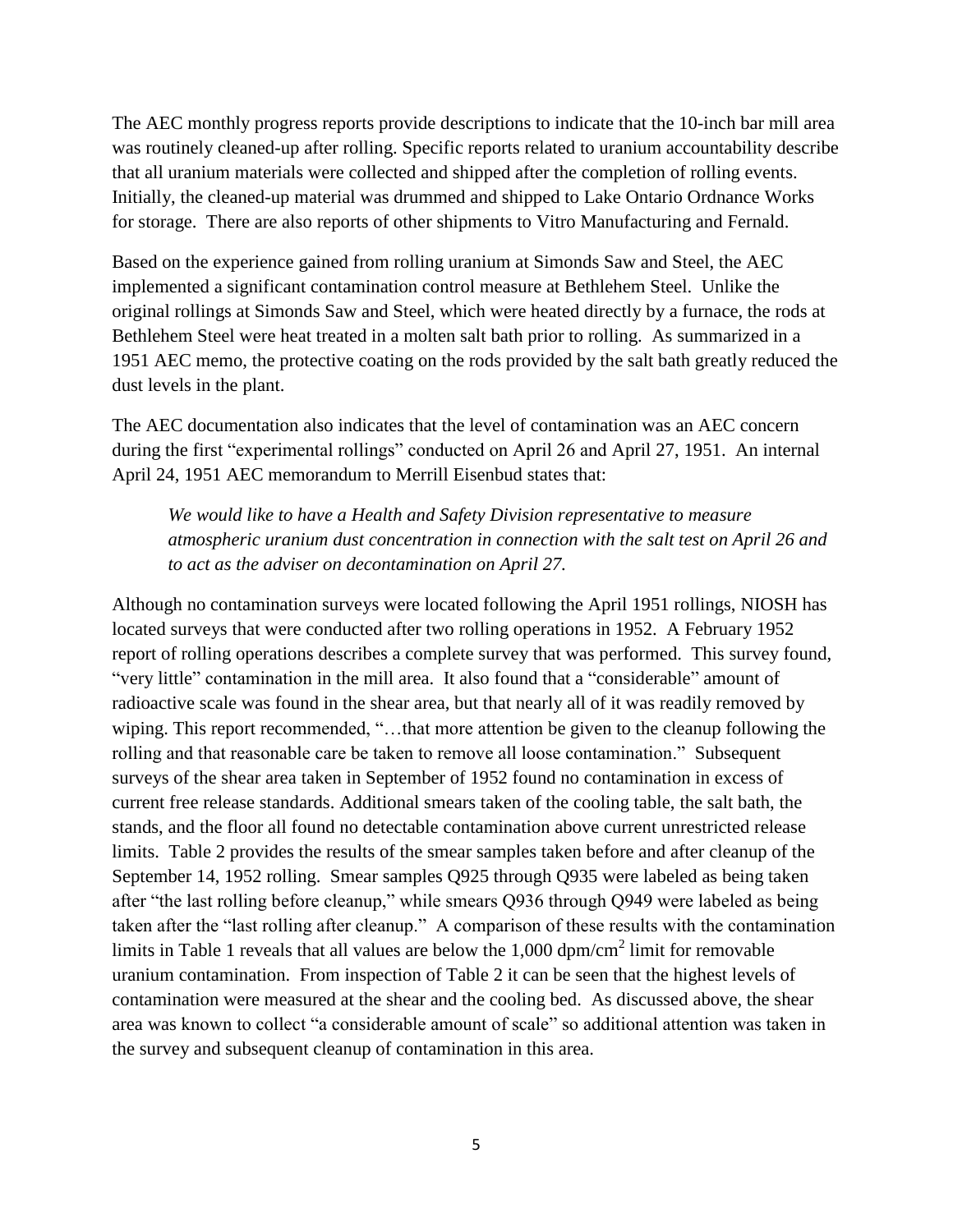#### **Table 2**

| <b>Sample Number</b> | <b>Description</b> | <b>Result</b><br>(dpm/100 $\rm cm^2$ ) |  |
|----------------------|--------------------|----------------------------------------|--|
| Q925                 | Approach to shear  | 404                                    |  |
| Q926                 | Back table shear   | 679                                    |  |
| Q927                 | Cooling table      | 285                                    |  |
| Q928                 | Cooling table      | 103                                    |  |
| Q929                 | By salt bath       | 6                                      |  |
| Q930                 | Stand 1            | $\mathbf{1}$                           |  |
| Q931                 | Stand 2            | 9                                      |  |
| Q932                 | Stand 3            | 6                                      |  |
| Q933                 | Stand 4            | 5                                      |  |
| Q934                 | Stand 5            | 9                                      |  |
| Q935                 | Stand 6            | $\overline{0}$                         |  |
| Q936                 | Approach to shear  | 979                                    |  |
| Q937                 | Back table shear   | 568                                    |  |
| Q938                 | Cooling table      | 301                                    |  |
| Q939                 | Cooling table      | 343                                    |  |
| Q940                 | By salt bath       | 5                                      |  |
| Q941                 | Stand 1            | $\overline{4}$                         |  |
| Q942                 | Stand 2            | $\mathbf{1}$                           |  |
| Q943                 | Stand 3            | $\overline{4}$                         |  |
| Q944                 | Stand 4            | 3                                      |  |
| Q945                 | Stand 5            | $\overline{4}$                         |  |
| Q946                 | Stand 6            | $\mathbf{1}$                           |  |
| Q947                 | Floor              | 23                                     |  |
| Q948                 | Floor              | $\overline{7}$                         |  |
| Q949                 | Floor              | 10                                     |  |
|                      |                    |                                        |  |

#### **Results of Contamination Smears Taken on September 14, 1952**

In response to Bethlehem Steel being added by the Energy Research and Development Administration (AEC's successor agency) to the list of sites where uranium was handled, a contamination survey was completed in 1976 by an employee of the Bethlehem Steel Corporation. The survey, which was conducted by the environmental health engineer at the Lackawanna facility under the guidance of the corporate radiation control engineer, was much more comprehensive than those taken during rolling operations. A total of 68 samples were collected which included the rolling equipment, shears, cooling beds, and the areas under this equipment. In this survey, no contamination above natural background was identified. Because there is no evidence that a radiological decontamination effort, in addition to that performed by the AEC during rolling, was conducted between the end of uranium rolling operations in 1952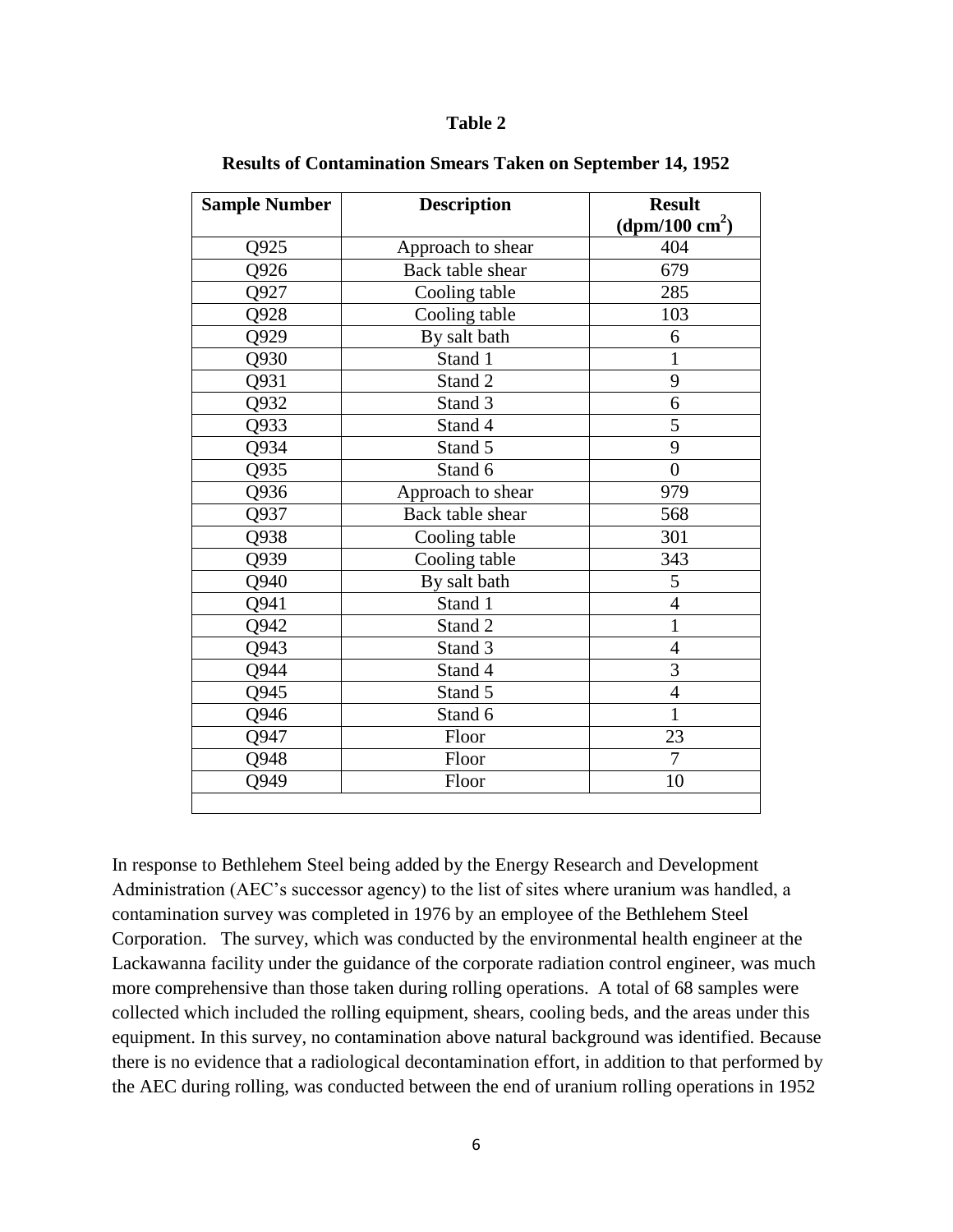and this survey in 1976, it is reasonable to conclude that the uranium source term had been removed from both the first floor and the sub-basement. At other AWE sites, where no indication of cleaning was found to have occurred, levels of uranium well above background were easily detected in the AEC follow-up surveys in the 1970s and 80s. It should be pointed out that, at the time of this survey, the subbasement under the cooling bed area of the ten inch rolling mill area had not yet been filled in.

An additional survey, designed to specifically determine if the site could be eliminated from consideration as a contaminated site, was completed in 1980 by Oak Ridge Operations Office and Oak Ridge National Laboratory. Most of the equipment used in the operations had been removed but the shear and the areas around where the rolling equipment was previously located were surveyed. As in previous surveys, no contamination in excess of background was identified and the site was again deemed to meet the requirements for unrestricted use.

# **Consideration of the Potential for Residual Contamination of the Subbasement and Other Surfaces**

#### **The Subbasement**

As described above, it is clear that the AEC directed efforts to clean residual contamination from the areas immediately surrounding the processing machinery, cooling beds, and shears on the first floor of the plant. As pointed out by former workers, however, much of the first floor was covered by a grating through which steel and uranium dust could accumulate. The contamination levels and cleanup efforts associated with the areas in the subbasement beneath the first floor is not as well documented. A review of the affidavits provided by former workers, however, provides some insight into the handling of dust generated during the rolling process, whether the source of the dust is from the rolling of steel or uranium ingots.

As indicated in the affidavits, the dust and debris generated during the production of steel would settle not only onto machinery surfaces but also into the basement areas underneath the rolling line and the cooling bed. The fact that this dust and debris were periodically cleaned up and removed from the basement area is reported in 14 of the affidavits/statements received by NIOSH. Although the specific details vary, they generally describe the routine removal of dust and scale by sweeping and shoveling into containers such as wheelbarrows, metal boxes or 55 gallon drums. Of particular note was one affidavit from a worker that reported being present at uranium rolling in the spring of 1952 in which he states:

*On Saturday I stood by while they rolled uranium bars. When they finished men would vacuum the floors and hot bed. Men would clean up the sub-basement with brooms and shovels.*

Based on these statements it is evident that steel and/or uranium dust that settled into the subbasement area was removed on a regular basis. Whether the removal occurred during the AEC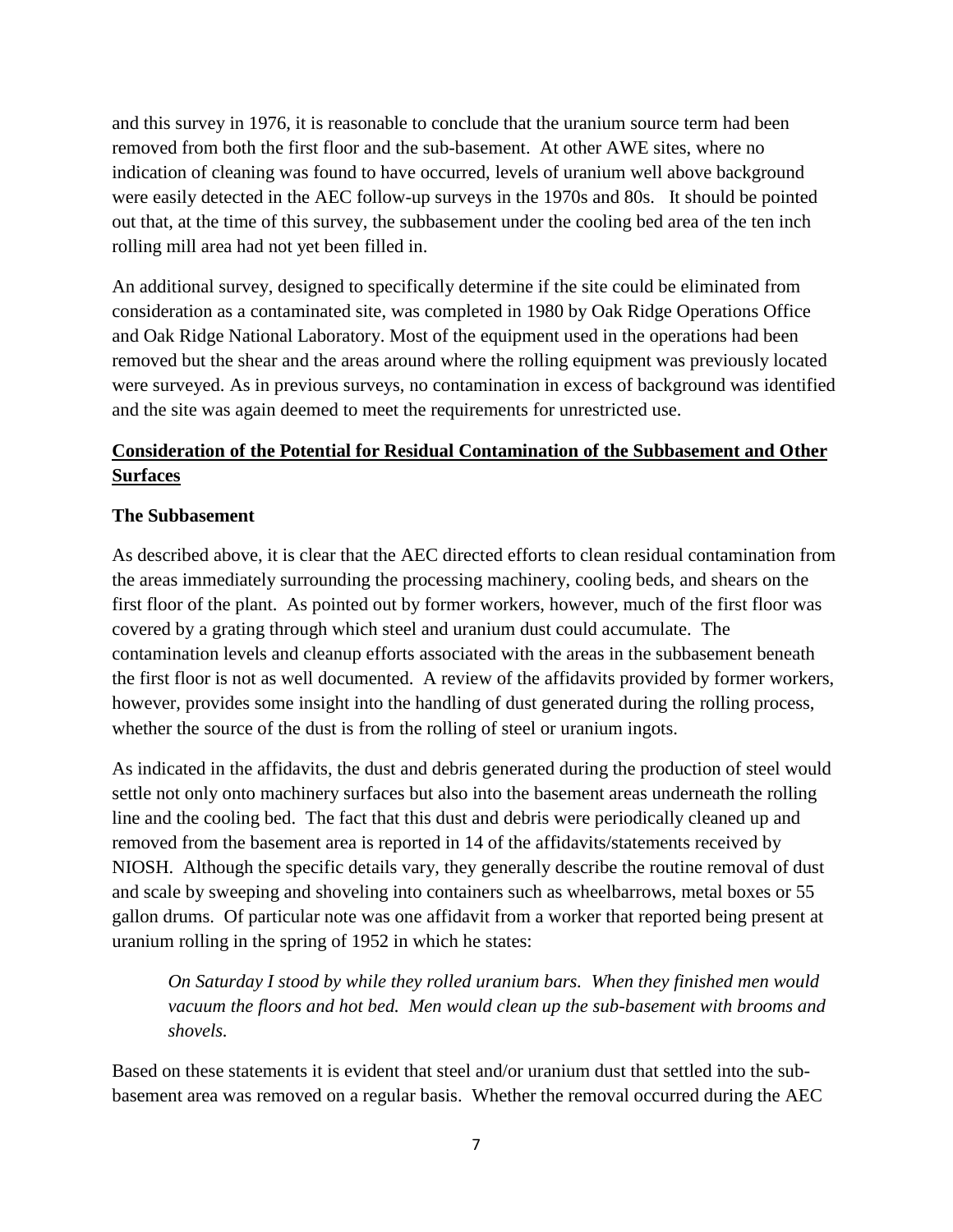clean-up after each rolling (as indicated by one worker) or during ongoing maintenance activities is not clear. Given that the last documented rolling of uranium occurred at the end of October 1952 and the covered period ends at the end of December, it is reasonable to conclude that any uranium deposited in the sub-basement over that two month period was removed. The additional two month covered period beyond the last rolling provides SEC status to all workers at the plant, which would include those involved in the cleanup activities in the subbasement.

#### **Other Surfaces**

As described above, surveys taken in the areas at or near the uranium rollings were found to be below current contamination guidelines and the dust (both uranium and steel) that accumulated in the subbasement was routinely removed. The question remains, however, as to the levels of potential contamination in areas remote to the rolling operations that were not decontaminated after uranium rollings. This would include surfaces on the plant floor beyond the immediate clean up area and elevated horizontal structures, such as those on catwalks and overhead cranes.

To evaluate the potential contamination in these areas, NIOSH reviewed the general area air samples that were taken during rolling operations. In all, eighty-six general area air samples were taken during rolling conducted in 1951 and 1952. These samples were positioned near the various pieces of process equipment (e.g., stands, salt bath, and cooling bed) at distances that ranged from eight to thirty feet. The median general air sample concentrations were found to be 15.1 and 5.7 dpm/m<sup>3</sup> for 1951 and 1952, respectively. Using these air concentration values it is possible to estimate the amount of contamination that could have deposited on horizontal surfaces that were outside or the immediate cleanup area.

For each of the 13 rollings considered to have occurred in 1951, there was a median general area air concentration of 15.1 dpm/m<sup>3</sup>. Using the terminal setting velocity of particulate of 0.00075 m/s, the amount of uranium that settles on the ground over a 10 hour shift is 4.1 dpm/100 cm<sup>2</sup>. Thus, the amount of uranium that could accumulate on surfaces removed from the immediate area of the rolling process for 13 shifts is  $4.1x13 = 53.3$  dpm/100 cm<sup>2</sup>. A similar calculation for the 15 rollings in 1952 results in a total deposition of 23.1 dpm/100 cm<sup>2</sup>. The total deposition for both years is then  $53 + 23 = 76$  dpm/100 cm<sup>2</sup>. This value is more than an order of magnitude less than the 10 CFR 835 Appendix D value of 1,000  $\text{dpm/m}^2$  listed in Table 1 for removable contamination. Thus, under current regulations, this level of residual contamination would not be considered a contaminated area.

The above analysis assumes that there is no cleanup of the material in between rollings and that there is no dilution of the uranium due to mixing with steel dust that would be deposited on top of the uranium between rollings. If one accounts for this dilution factor, and one assumes uniform mixing of the material, each day of steel rolling would reduce the amount of uranium on the surface. The material on the surface one day after a uranium rolling would therefore be one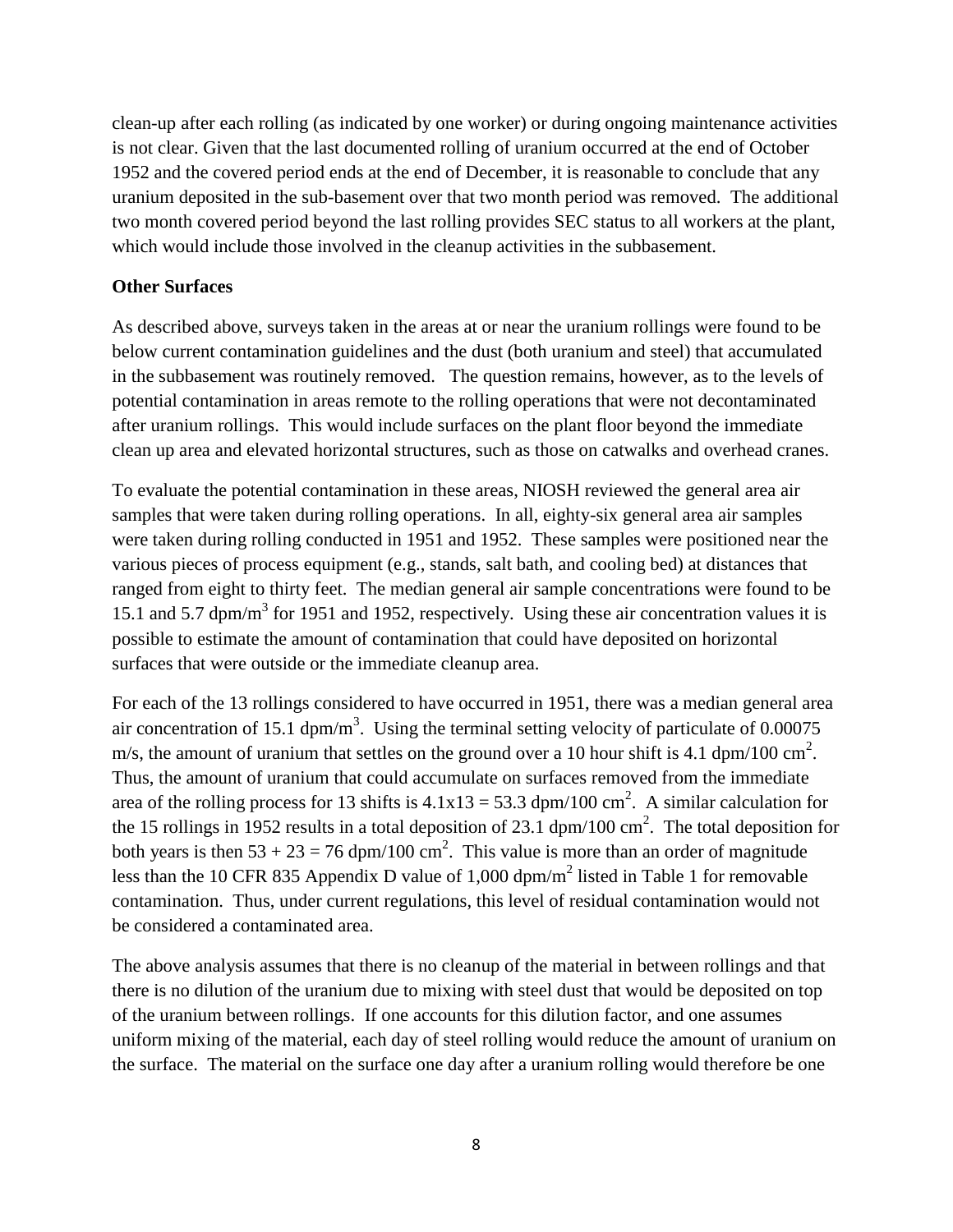part uranium and one part steel. On the following day, the material would be one part uranium and two parts steel and so on.

### **Conclusion**

The uranium rolling operations that took place at the Bethlehem Steel plant created airborne radioactivity and exposed workers to internal and external radiation during the operational period. However, the potential for residual radioactive contamination after rolling operations ceased is very low. The evidence shows that an active cleanup program of the area surrounding the rolling operations was in place and was effective. Documentation obtained by NIOSH indicates that care was taken to clean up scale, scrap, fines and dust after the uranium rollings. This is particularly well illustrated in the February 16, 1952 "Production Report on Rolling of Uranium Billets at BSC", where surveys performed after a clean-up identified contamination in excess of acceptable limits. It was reported that "Nearly all of it was readily removed by wiping." This report made a recommendation "…that careful attention be given to the clean-up following each rolling operation." A survey was documented after a later rolling on September 16, 1952 that identified no contamination in excess of current unrestricted release limits.

Affidavits from workers indicate that the subbasement was periodically shoveled out during and after the operational period. These cleanup activities (whether specifically directed at removing uranium or part of the general cleanup of steel dust) would have removed any uranium that was deposited in the subbasement. In addition to the 1952 survey, a follow-up contamination survey was performed in 1976. As stated above, this survey, which included numerous measurements in the sub-basement, found no detectable contamination. The fact that surveys performed immediately following operations and performed in 1976 identified no significant residual contamination combined with the evidence of routine clean-up documented in trip reports and personal affidavits supports the conclusion that significant levels of residual radioactive contamination were not present at Bethlehem Steel after the end of AEC operations in 1952.

General area air sample data collected during uranium rolling operations were used to evaluate the potential levels of surface contamination that could have been deposited outside of the area of cleanup (e.g., the catwalk and the overhead crane). This analysis indicates that levels of surface contamination deposited in these areas would be less than the current regulatory limits that define a contaminated area.

Based on the review of all available documentation, NIOSH believes that there is a low potential for the presence of significant radioactive contamination at Bethlehem Steel after the facility had discontinued nuclear weapons production activities.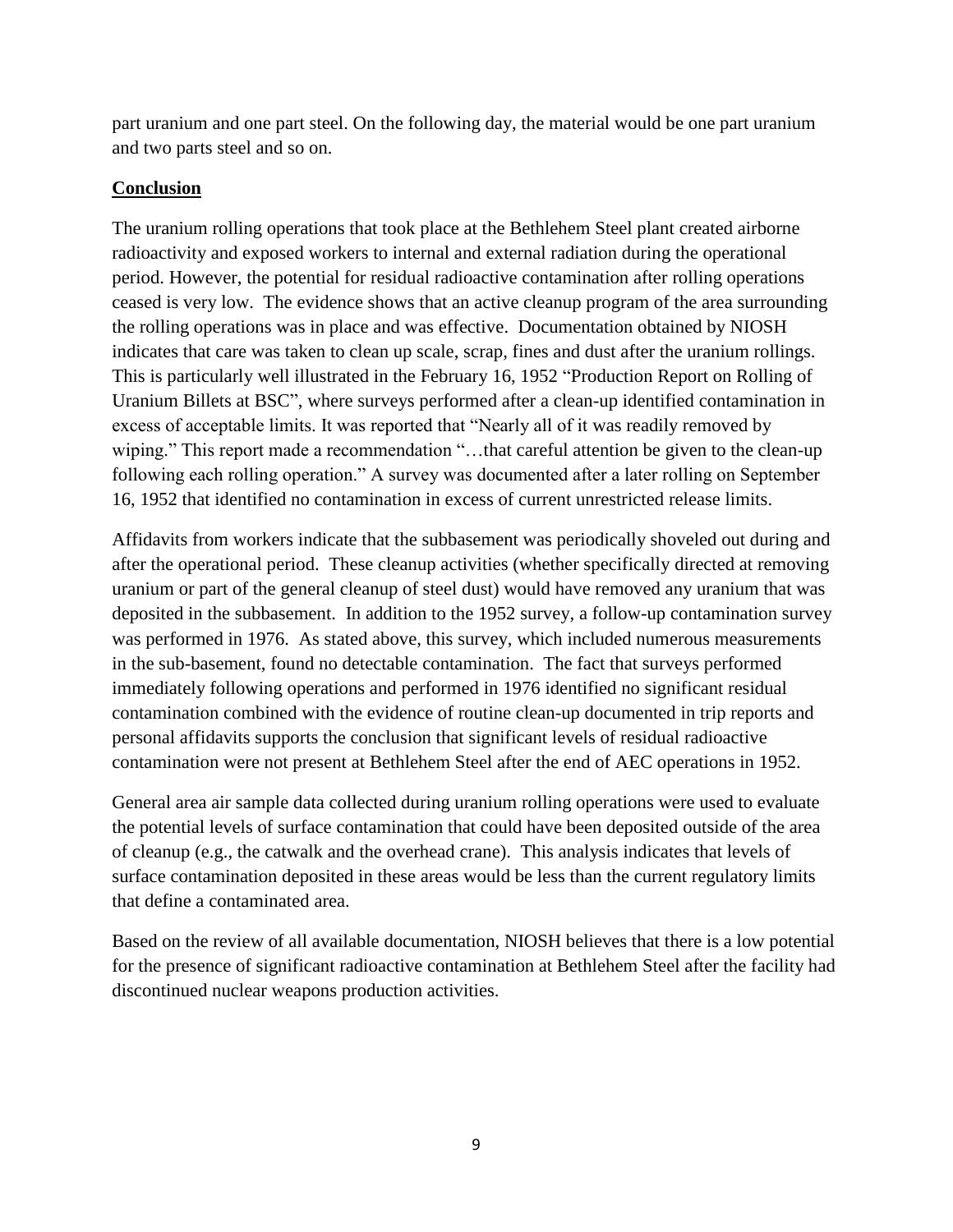#### **References**

- AEC 1953b: AEC (US Atomic Energy Commission). Investigation of Dust Sources and Their Effect at a Rolling Mill. March 16, 1953.
- Bowman 1952: Bowman, H. T., Merrill, P. E., Schneider, C. A., and Yocco, A. S., 1952, *Report on Trips to Bethlehem Steel Corporation, Lackawanna Plant, Buffalo, N.Y.*, Production Division of National Lead Company of Ohio, September 4, 1952.
- DOE (U.S. Department of Energy), 1985, *FUSRAP Elimination Report for Bethlehem Steel Corporation, Lackawanna, New York* [p. 64, Bethlehem Steel].
- HW-22975: Hanford works. Experimental rolling of uranium: Lackawanna #3. HW-22975. Dec 13, 1951.
- HW-22347: Hanford works. Trip Report: Visits to AEC New York Operations Office, Lackawanna Plant, Bethlehem Steel Company, Argonne National Laboratory August 24- 29, 1951. HW-22347.
- HW-23399: Hanford works. Trip Report: Development of a Uranium Rolling Process for Fernald. HW-23399. January 29, 1952.
- HW-23910: Hanford works. Trip Report: Evaluation of Uranium Rods from the Fourth Experimental Rolling at Lackawanna, New York. HW-23910. March 21, 1952.
- Hershman, H.J., 1952, "Transmittal of the Monthly Progress Report for October, Monthly progress report for October 1952 covering activities at the Tonawanda Sub Office," memorandum to R.J. Smith, October 21.
- Kosanovich, P. (Compensation Agent, L.U. 2603), 1979, letter to Robert Anderson (Bethlehem Steel Corporation), October 19 [p. 36, Bethlehem Steel Site Profile.pdf].
- LaMastra, A., 1976, "Investigation Report: Uranium Metal Rolling, 10" Bar Mill, Lackawanna Plant," report to D. L. Webster, Bethlehem Steel Corporation, June 29. [p. 16, Bethlehem Steel.pdf].
- NIOSH (National Institute for Occupational Safety and Health), 2004, *Estimation of Ingestion Intakes*, Revision 0, Technical Information Bulletin, OCAS-TIB-009, Division of Compensation Analysis and Support, Cincinnati, Ohio.
- NLO (National Lead Company of Ohio), 1952, *Production Report on the Rolling of Two Hundred and Twenty-two Uranium Billets at Bethlehem Steel Corporation's Lackawanna Plant on Saturday, April 12, 1952*, Contract No. AT(30-1)-1156, April 28 [p. 1, NY-Bethlehem Steel.pdf].
- NLO (National Lead Company of Ohio), 1952, *Production Report on the Rolling of Two Hundred and Eighteen Uranium Billets at Bethlehem Steel Corporation's Lackawanna*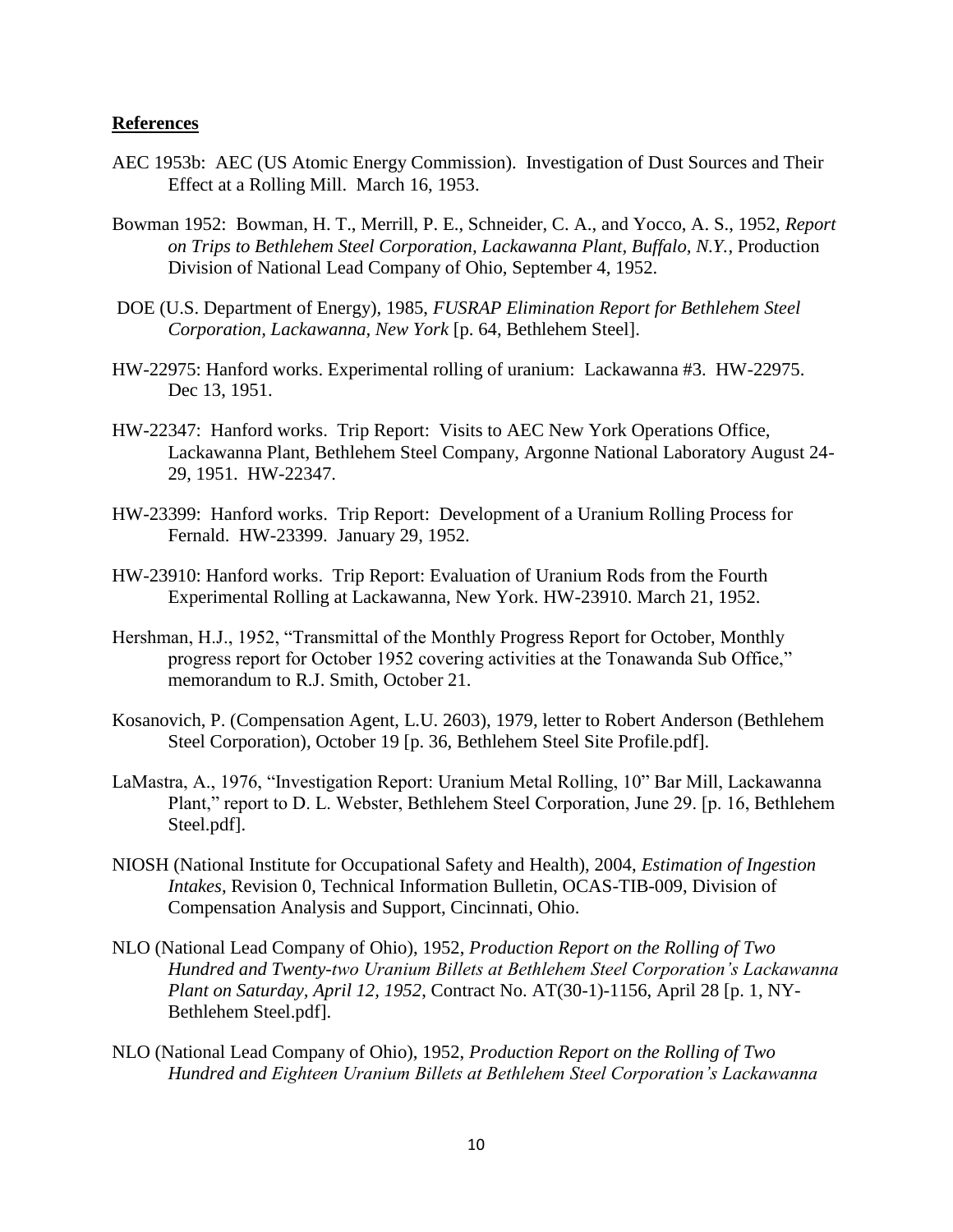*Plant on March 15, 1952, Contract No. AT(30-1)-1156, March 21* [p. 37, Bethlehem Steel Site Profile.pdf].

- NLO (National Lead Company of Ohio), 1952, *Air dust data from last rolling on September 14, 1952 at Bethlehem Steel Corporation's Lackawanna Plant*, Health and Safety Division, September 17 [pp. 12-15, Bethlehem Steel Site Profile.pdf].
- ORNL (Oak Ridge National Laboratory), 1980, *Preliminary Survey of Bethlehem Steel, Lackawanna, New York*, March [p. 79, Bethlehem Steel.pdf].
- Range, W., 1976, letter to David M. Anderson (Bethlehem Steel Corporation), Energy Research and Development Administration, June 7 [p. 71, Bethlehem Steel.pdf].
- Schneider, C. A., and A. S. Yocce, no date, *Report on Rollings and Bethlehem Steel Corporation, Lackawanna Plant, Buffalo, New York*, Abstract, FMPC-79, [p. 35, Bethlehem Steel Site Profile.pdf].
- Summary (Summary of Experimental Rollings Relating to Fernald Operations), 1951 [p. 20, Bethlehem Steel.pdf].
- Thornton, W. T., 1977, "ERDA Resurvey Program Bethlehem Steel, Lackawanna, NY," report to R. H. Kennedy, Energy Research and Development Administration, March 16 [p. 75, Bethlehem Steel.pdf].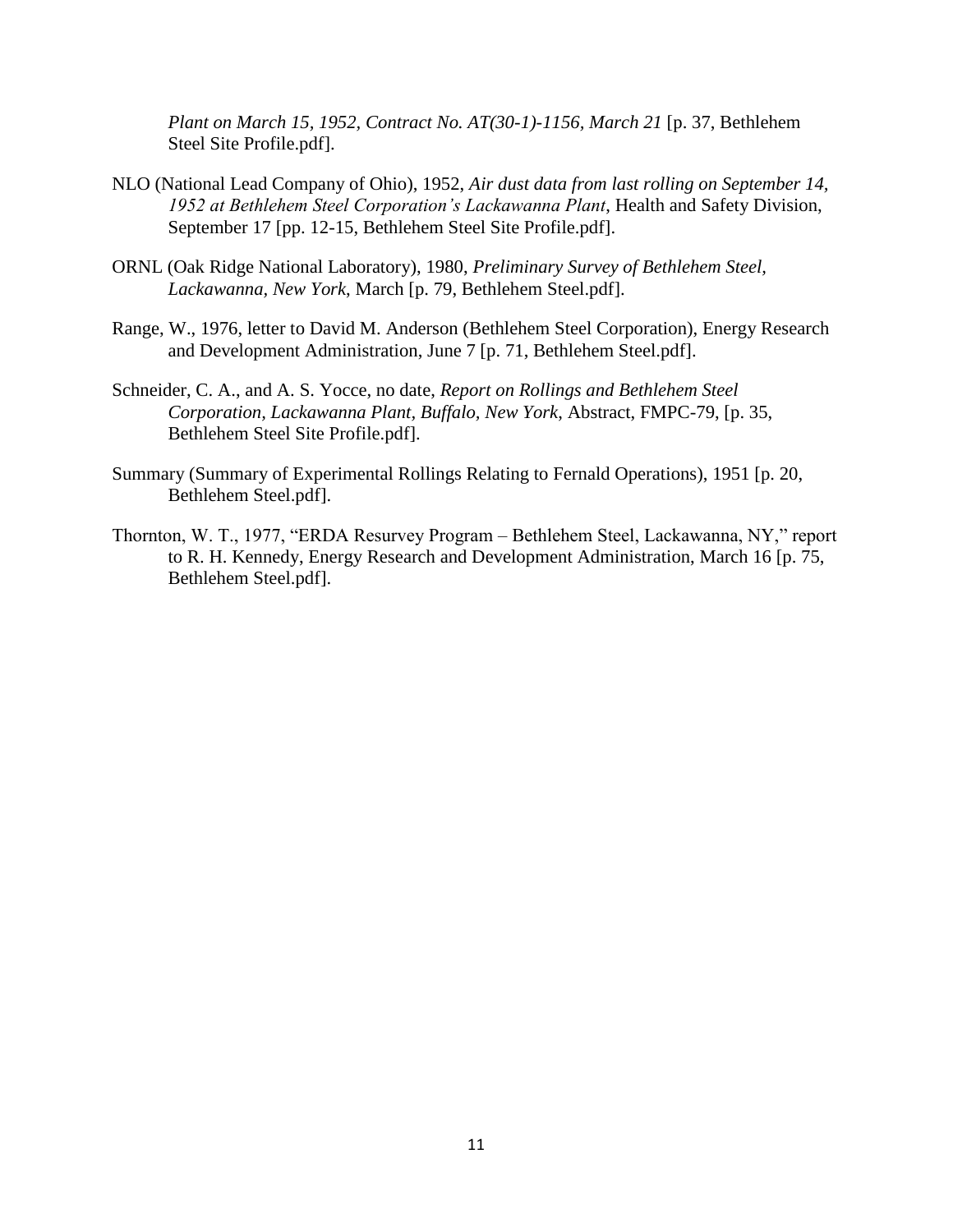# **Attachment 1**

| <b>Listing of Documented Rollings at Bethlehem Steel</b> |  |
|----------------------------------------------------------|--|
|----------------------------------------------------------|--|

| <b>Date</b>            | Day                 | Type or<br>designation | <b>Billets</b><br>rolled                  | <b>Bath</b><br>type | Air<br><b>Sample</b> | Reference                                                                                 |
|------------------------|---------------------|------------------------|-------------------------------------------|---------------------|----------------------|-------------------------------------------------------------------------------------------|
|                        |                     |                        |                                           |                     | Data                 |                                                                                           |
| April 26-27,<br>1951   | Thursday,<br>Friday | Experimental #1        | 26                                        | Lead<br>/salt       | Y                    | Summary 1951<br><b>AEC 1951b</b><br>Sheets 6191 and<br>6192                               |
| July 29, 1951          | Sunday              | Experimental #2        | 24                                        | Lead<br>/salt       | Y                    | Summary 1951<br>Sample sheets<br>6425, 6436, 6437                                         |
| August 27,<br>1951     | Sunday              | Experimental #3        | 32                                        | Lead<br>/salt       |                      | Summary 1951<br>HW-22347                                                                  |
| September 30,<br>1951  | Sunday              | Experimental #4        | 43                                        | Salt                | Y                    | HW-23910<br>Sample sheet<br>6539                                                          |
| October 28,<br>1951    | Sunday              | Lackawanna<br>#5       | 93                                        | Salt                | Y                    | HW-22975<br>Sample sheets<br>6532, 6533                                                   |
| January 26-27,<br>1952 | Saturday,<br>Sunday | Production             | 25 plus 4<br>tons heat<br>treated<br>only | Salt                | Y                    | <b>AEC 1952b</b><br>HW-23399<br>HW-24849<br>HW-23269<br>Sample sheets<br>6543, 6544, 6545 |
| February 16,<br>1952   | Saturday            | Production             | 120<br>30 tons                            | Salt                |                      | HW2-3697                                                                                  |
| March 15, 1952         | Saturday            | Production             | 218                                       | Salt                | Y                    | <b>NLO 1952b</b><br>Sample sheets<br>6573, 6574                                           |
| April 12, 1952         | Saturday            | Production             | 222                                       | Salt                |                      | <b>NLO 1952a</b>                                                                          |
| May 10-11,<br>1952     | Saturday,<br>Sunday | Production             | 461                                       | Salt                |                      | FMPC-26                                                                                   |
| August 17,<br>1952     | Sunday              | Production             | 157                                       | Salt                |                      | Bowman 1952                                                                               |
| August 31,<br>1952     | Sunday              | Production             | 219                                       | Salt                |                      | Bowman 1952                                                                               |
| September 14,<br>1952  | Sunday              | Production             | 303                                       | Salt                | Y                    | Schneider<br>Sample sheet<br>IH33, IH34, IH35,<br><b>IH36</b>                             |
| September 22,<br>1952  | Monday              | Production             | 302                                       | Salt                |                      | Schneider                                                                                 |
| October 20,<br>1952    | Monday              | Production             | 359                                       | Salt                |                      | FMPC-84                                                                                   |
| October 25,<br>1952    | Saturday            | Production             | 237                                       | Salt                |                      | FMPC-84                                                                                   |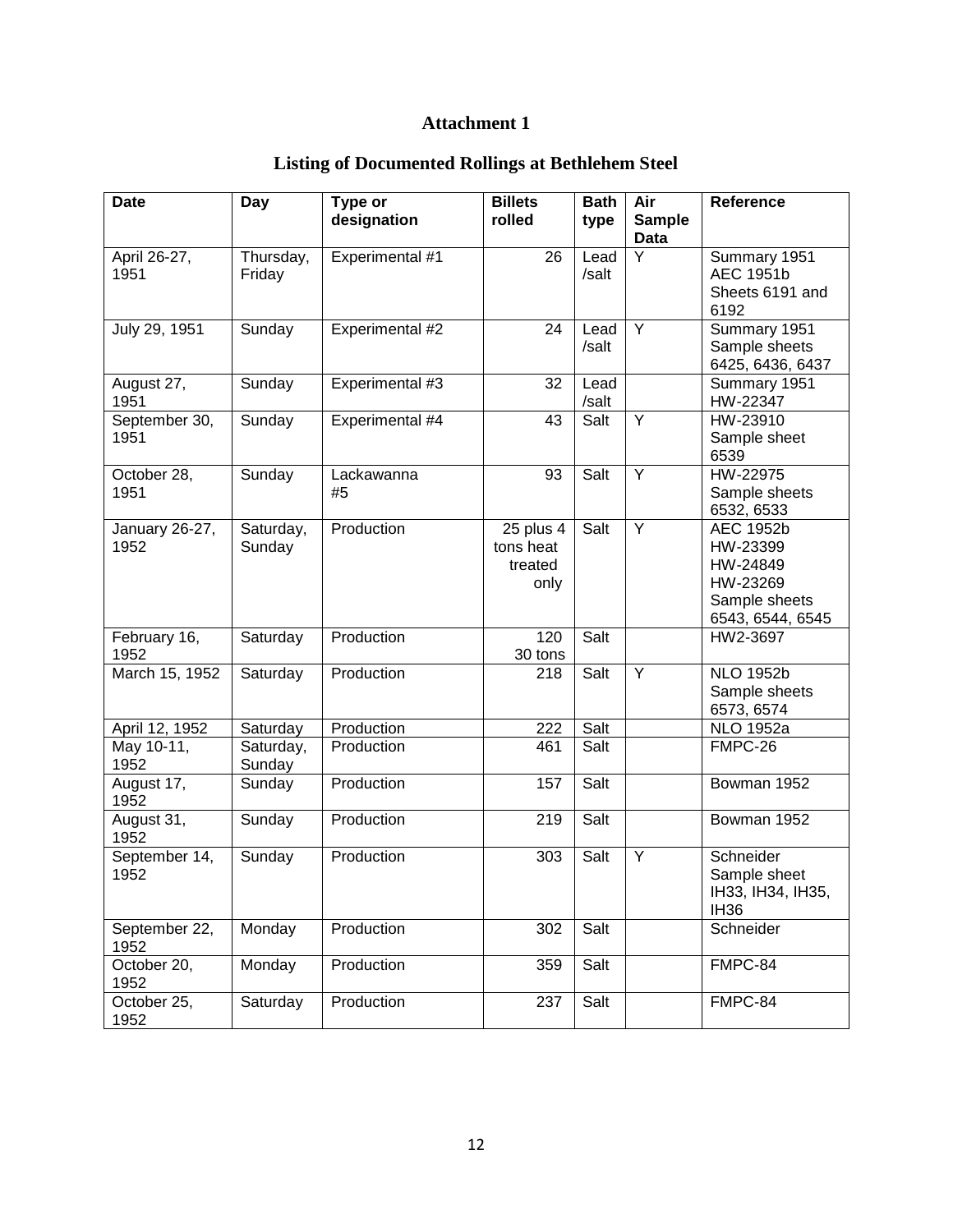#### **Attachment 2 Residual Radioactivity Evaluations for Bethlehem Steel (Excerpted from the current Residual Contamination Report)**

# **FACILITY NAME:** Bethlehem Steel

Lackawanna, New York

## **TIME PERIOD:** 1949-1952

# **FACILITY DESCRIPTION: DOE Office of Health, Safety and Security Website:**

*In 1949, Bethlehem Steel of Lackawanna, New York developed improved rolling mill pass schedules for uranium billets into 1.5-inch rods to be used for reactor fuel rods to later be used at the Fernald plant. Bethlehem also performed uranium rolling experiments to help design the Fernald rolling mill.* 

### **DISCUSSION:**

Documentation reviewed describes the activities as being limited in scope, principally being performed on weekends, which involved uranium metals being rolled into rods.

Personnel were present during operations and provided Health and Safety coverage including documented monitoring for airborne radioactivity, and contamination surveys after operations. Radiological surveys were performed before and after cleaning of the equipment after the last rolling and showed no contamination in excess of current guidelines for unrestricted use. Surveys of the original facility and equipment, which still existed, were performed in 1976 and 1980, both of which identified no residual contamination above natural background levels.

Based on the nature of the activity, accompanied with documented discussion of cropping and residue collection and removal for material accountability purposes; it is reasonable to assume that there was a low potential for widespread or significant contamination.

# **INFORMATIONAL SOURCES:**

Sources of information reviewed during this evaluation included:

- DOE Office of Health, Safety and Security Website
- Preliminary Survey of Bethlehem Steel, March 1980
- Survey of Rolling Mill Used by Bethlehem Steel Corporation, September 1980
- Investigation Report: Uranium Metal Rolling, 10" Bar Mill, June 1976

# **EVALUATION FINDINGS:**

Documentation reviewed indicates that there is little potential for significant residual contamination outside of the period in which weapons-related production occurred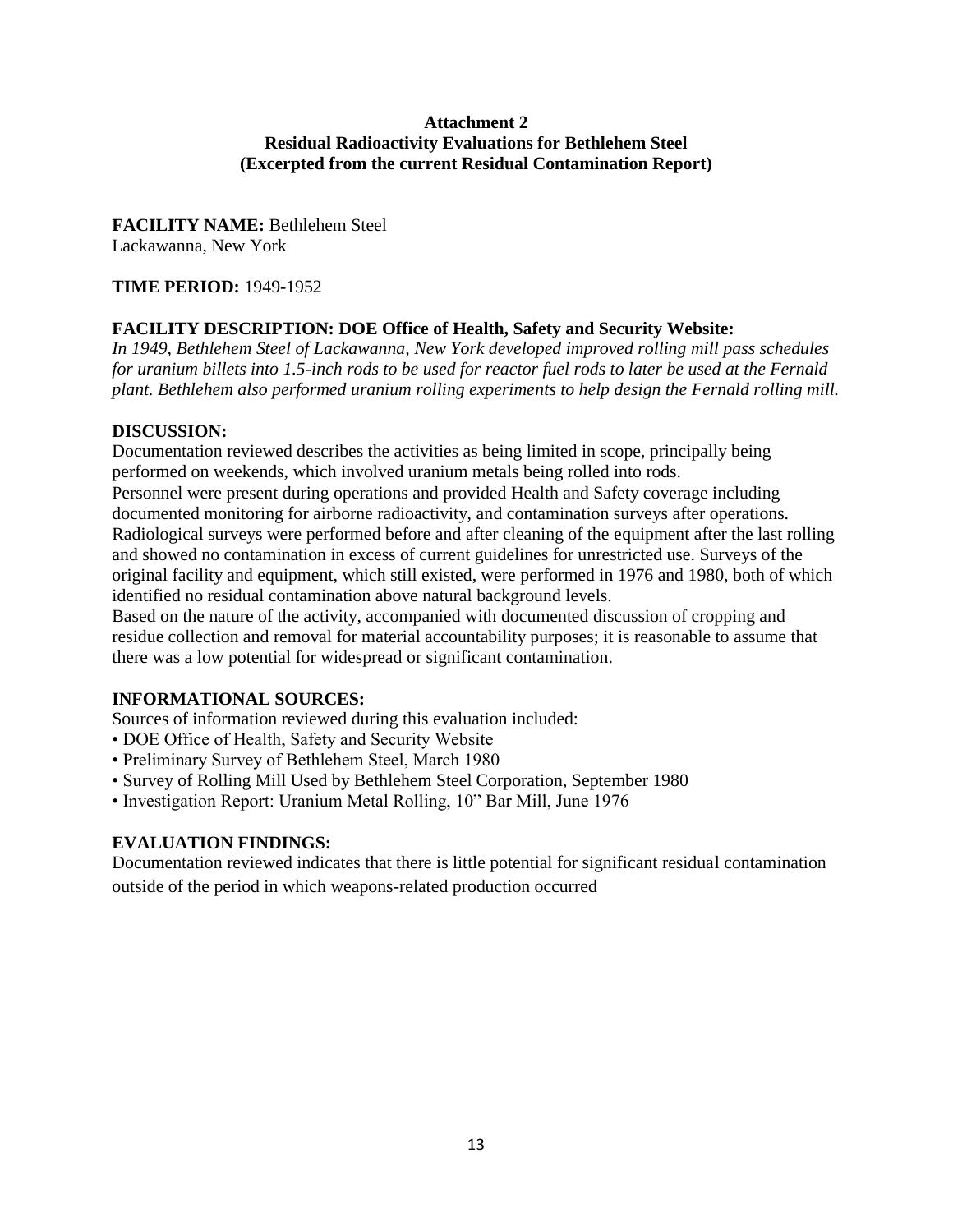### **Attachment 3**

# **Summary of Available AEC Documents that Describe Clean-up and Contamination Monitoring Activities**

#### Clean-up/Contamination Reduction Activities

The documentation NIOSH has reviewed indicates that the area was routinely cleaned-up after rolling. Specific reports related to uranium accountability describe that fines, croppings, and all uranium materials were collected and shipped after the completion of rolling events. Specific references of clean-up include:

- Special sampling and Analysis of XRO Oxides at Vitro, 9/3/1952, Hershman, H. J., (SRDB #111184)
	- o This memo provides a list of drums of uranium oxides that were stored at the Lake Ontario Ordnance Works. There are three barrels listed that contain uranium dusts and oxides from Bethlehem Steel which collectively add up to over 600 pounds of material.
- Monthly Progress Report for November 1951, Malone F.W., (SRDB #75068)
	- o "Uranium metal rods, oxide and scrap were received at LOOW from Allegheny-Ludlum; Simonds, Albany; Bethlehem, Lackawanna; Knolls Atomic Power Laboratory at Schenectady, Massachusetts Institute of Technology, Cambridge, Birdsboro Foundry, and Hanford Operations Office."
	- o "Thirteen bundles of cobbled rods and four drums of scrap from the last Bethlehem rolling were transferred to storage at LOOW by personnel from this site"
- AEC Monthly Report of Field Activities May June, 1951, (SRDB # 04061). pg. 14
	- o This report describes use of a fused salt bath to reduce generation of airborne oxides during rollings of April 26 and 27, 1951.
	- o "For a second test, one set of rods was rolled after heating in a mixed salt bath. The air samples for this set were significantly lower than those for the lead bath test."
- Weekly Progress Report May 5-9, 1952, Malone F.W., (SRDB #73547) states that:
	- o "Three truckloads of rods and scraps shipped to National Lead Co. at Fernald. This was the balance of the material from the April  $12<sup>th</sup>$  rolling at Bethlehem."
- Records and Reports with Respect to Fissionable and Source Material, August 5, 1952, Bate G.A, (SRDB #67067). This report includes an investigation of material accountability that contains the following: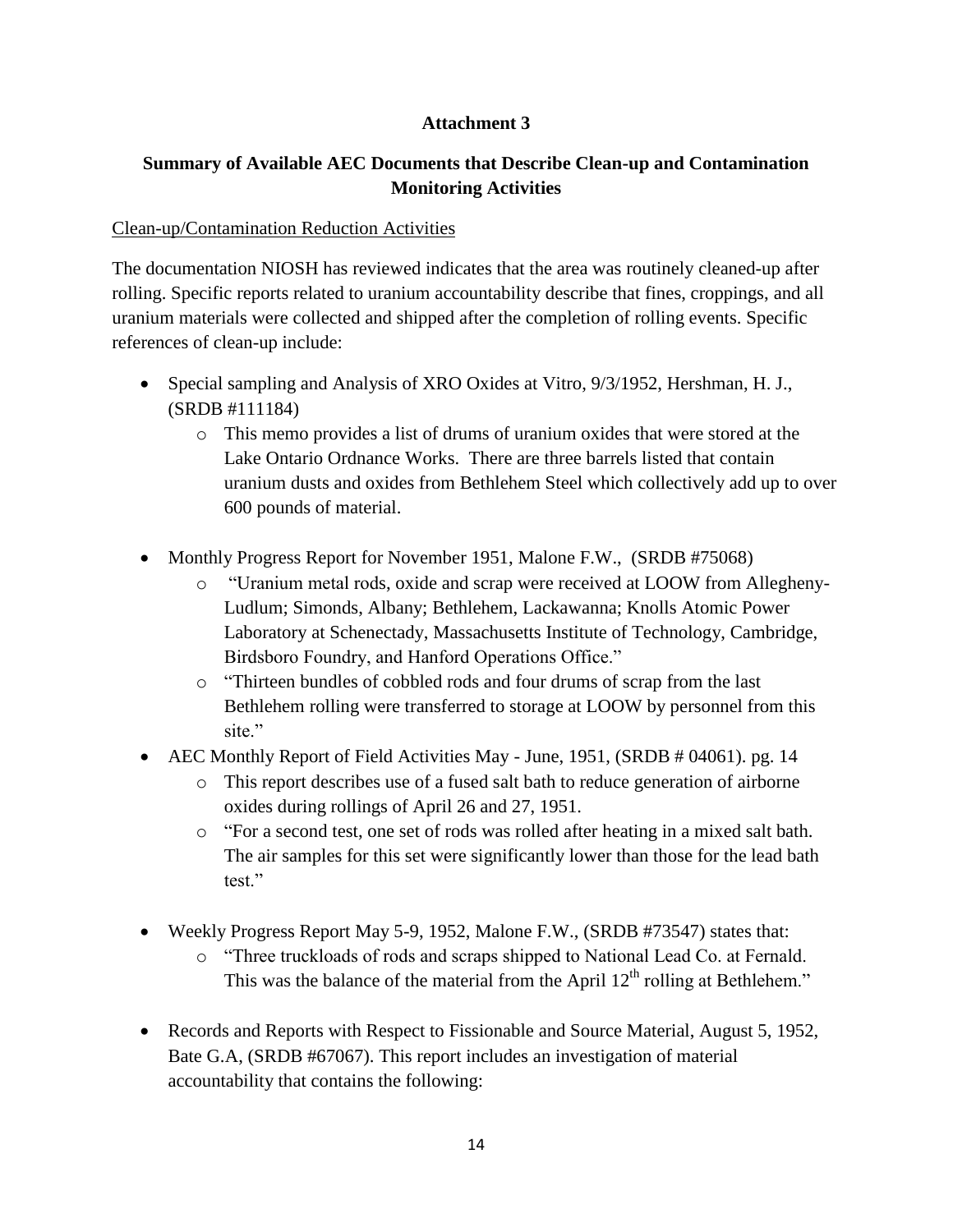- o "Solid scrap and floor sweepings from both plants were delivered to Lake Ontario Storage Area for storage under XRO accountability."
- o "In this program, the XRO Accountability Representative was required to be physically present at the rolling and drawing operations, usually a day in advance to receive incoming material and to supervise the shipment of such material from one plant to the next for the succeeding operation in the case of Allegheny and Bethlehem rolling on two consecutive days."
- o "In all cases, incoming and outgoing material, including feed, product, scrap and residues were weighed at Allegheny, Bethlehem, Bridgeport Brass, and Crucible Steel, at the start and end of each operation."
- o "At no time, as indicated on the monthly accountability reports of SF material, did either the unaccounted for loss or gain appear to be outside of reasonable limits. It would therefore appear that, on the assumption the monthly accountability report reflects the true state of affairs, any scale inaccuracies would be cumulative and that discrepancies would tend to grow each month to a total figure which would be outside of the normally accepted percentage of .3 of 1% for unaccounted loss or gain."
- Weekly Progress report August 4-8, 1952, Hershman H. J., (SRDB #73577) states that:
	- o "One drum of oxide from last Natl. Lead rolling at Bethlehem was picked up at Bethlehem and brought to LOSA for storage."
- Report of Analysis, USAEC, Health and Safety Division, (SRDB #17009)
	- o Shows analysis of "Unidentifiable material but appears to be floor sweepings from Simonds or Bethlehem rollings"
- Employee interview, June 1976, Fletcher H. Doran, (SRDB#14806)
	- o An individual that had "…firsthand knowledge of the operation because the contract and the development work were his prime responsibility." reported that, "The operations at Lackawanna were remembered as being quite clean. At the end of each campaign special care was taken to recover and package scale, crops and other residues."
- Signed affidavits from workers, June 25, 2005, multiple authors, (SRDB #17619 pg. 5) state that:
	- o "Clean-up crews with push brooms, shovels and wheelbarrows periodically removed this buildup of metal particles and steel dust but they could not reach the build-up on top of the motors, boxes and piers and conduit because of the height, limited space and configuration."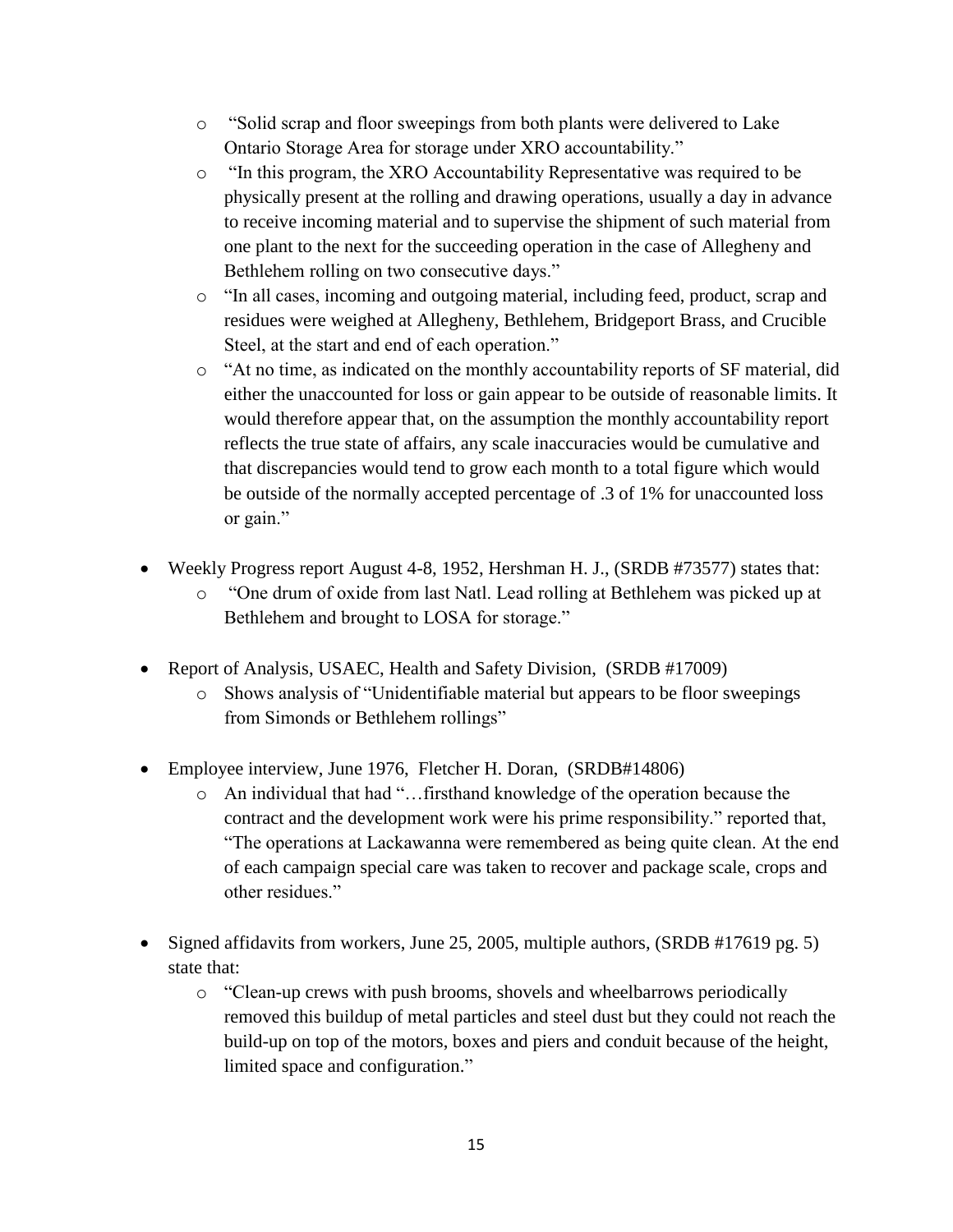- o "Men had to use shovels and brooms to just remove some of the scale and dust. At times they would try to get into areas with a high pressure air hose. This procedure would blow the dust back through the rollers where the heat would then carry the dust back up through the rollers into the mill."
- o "I also witnessed the uranium rods being lifted from the salt and lead bath, read (sic) hot and dripping all over the salt bath and on to the floor. This also was not cleaned up."
- Summary Notes from Bethlehem Steel Meeting June 2006, Division of Compensation and Analysis Support (SRDB #27972). Former workers stated:
	- $\circ$  "They used to roll in one or two shifts one shift and some overtime. They cleaned up the dust after they did the rolling. They had big vacuum cleaners."
	- o "Uranium would fall into the basement area."
	- o "I worked in the subbasement when it needed to be cleaned up. We cleaned up scale down there. We would be shoveling it. We did not use air hoses to my knowledge."

# Contamination Monitoring Activities

The documentation that NIOSH has obtained indicates that contamination monitoring was performed during operations and after rollings were completed. Specific references include:

- Report of Rolling Operations Attended by the Health and Safety Division, 2/18/1952 Heatherton R. C. , (SRDB #81429)
	- o A complete survey was performed on January 27, 1952. This survey reported that, "Very little contamination was detected in the mill area or the runout to the kickoff." It also found that, "A considerable amount of radioactive scale was found in the shear area." and that, "Nearly all of it was readily removed by wiping."
	- o This report recommended, "…that more attention be given to the cleanup following the rolling and that reasonable care be taken to remove all loose contamination."
	- $\circ$  Subsequent surveys of the shear area (SRDB #9529) taken on 9/16/52 found no contamination in excess of current free release standards.
- Production Report on Rolling of Uranium Billets at BSC, 2/16/1952, Stewart, R. S., (SRDB #44231)
	- o This report included in the discussion that: "In the contamination survey following the clean up after the rolling considerable scale which appeared to be uranium contaminated was found around the shear"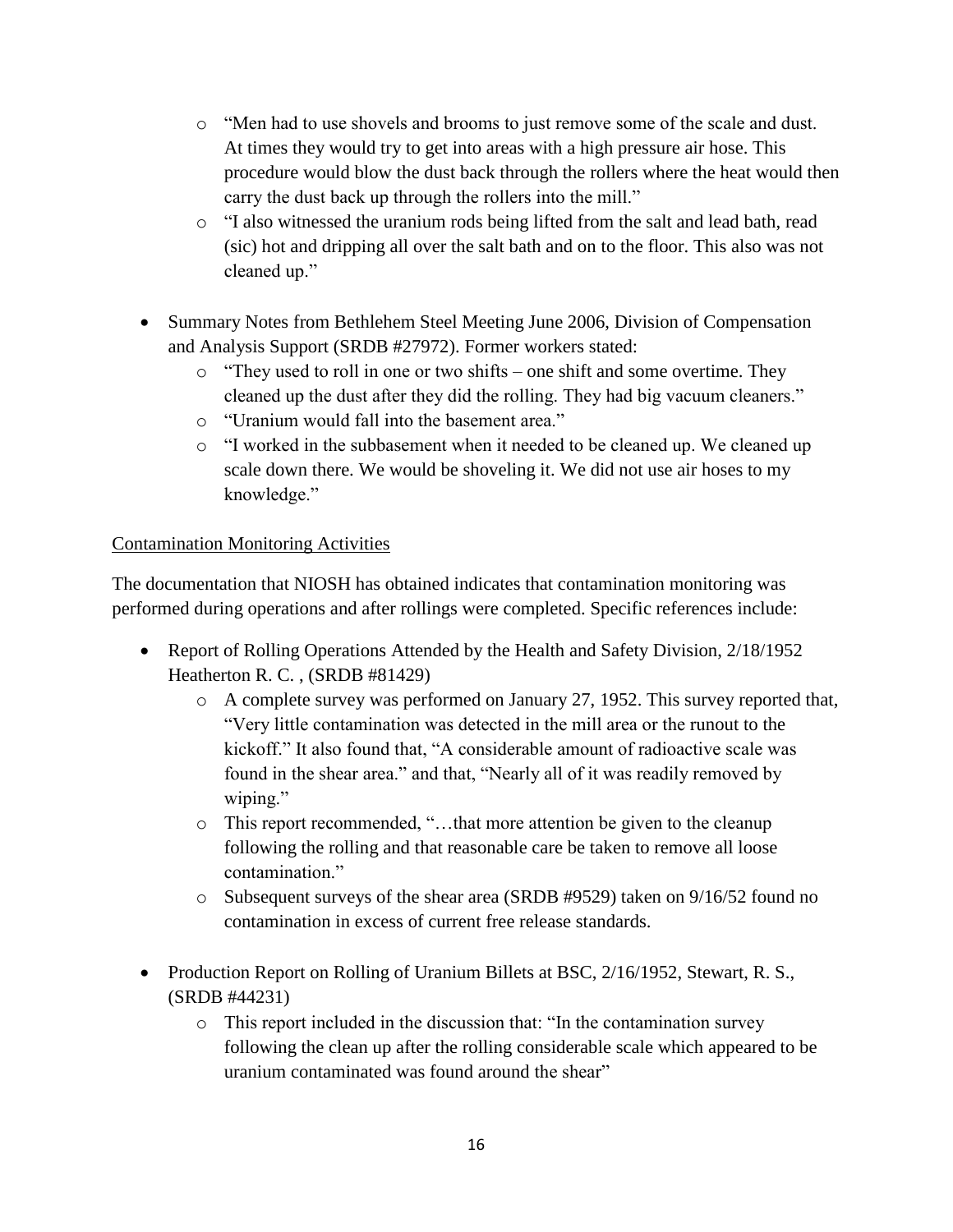- o It then recommended that "It is recommended that careful attention be given to the clean-up following each rolling operation"
- o Subsequent surveys of the shear area (SRDB #9529) taken on 9/16/52 found no contamination in excess of current free release standards.
- Contamination Survey Report, 9/16/1952, Blase, National Lead Company of Ohio (SRDB #9529)
	- o Contains removable contamination levels from multiple locations including a shear, cooling table salt bath, stands and floor.
	- o Measurements were taken both before and after clean-up of last rolling.
	- o All measurements were less than current unrestricted release levels.
- Investigation Report: Uranium Metal Rolling, 10" Bar Mill, Lackawanna Plant 6/29/1976, LaMastra, A., (SRDB #26845). Some of the findings of this report include:
	- o *"*According to comments received from National Lead personnel, from a former superintendent of the 10- and 12-inch Bar Mill at Lackawanna, and from ERDA, the Lackawanna rolling was considered "clean". Scale, residue and cropped ends were collected and fine debris was vacuumed. AEC personnel were in attendance during all rolling operations and reportedly performed air and surface radioactive monitoring."
	- o "On May 11, 56 locations on the 10-inch Bar Mill and associated equipment were tested for radioactive contamination using dry wipes. On May 17, 12 additional rolls for the 10-inch mill, some of which are believed to date back to the time of subject rolling, were found and wiped. All samples were analyzed for both alpha and beta radiation using an internal gas flow proportional counter. No radioactive contamination above natural background was found on any wipe."
	- o "In an intensive survey made subsequent to the news item, no radioactive contamination was found in the mill used during the project."
	- $\circ$  "The high monetary value and the military use of the uranium would result in a high degree of accountability. This would substantiate the extensive clean-up measures taken during the rolling operations."
	- o "In summary, there is no evidence to indicate that handling and cleanup activities were lax during the Lackawanna rolling operation, that there is any of the uranium buried on Lackawanna property or in the Buffalo area as a result of the rolling operation, or that there was a spread of contamination to any areas. There is no evidence to indicate that any person has ever been significantly exposed to radiation from this operation. All evidence found thus far indicates that there is no hazard at this operation from radioactive materials."

It is important to note that these surveys were performed prior to the addition of the new concrete floor and included multiple points on the 10-inch roller, the basement area, the mill